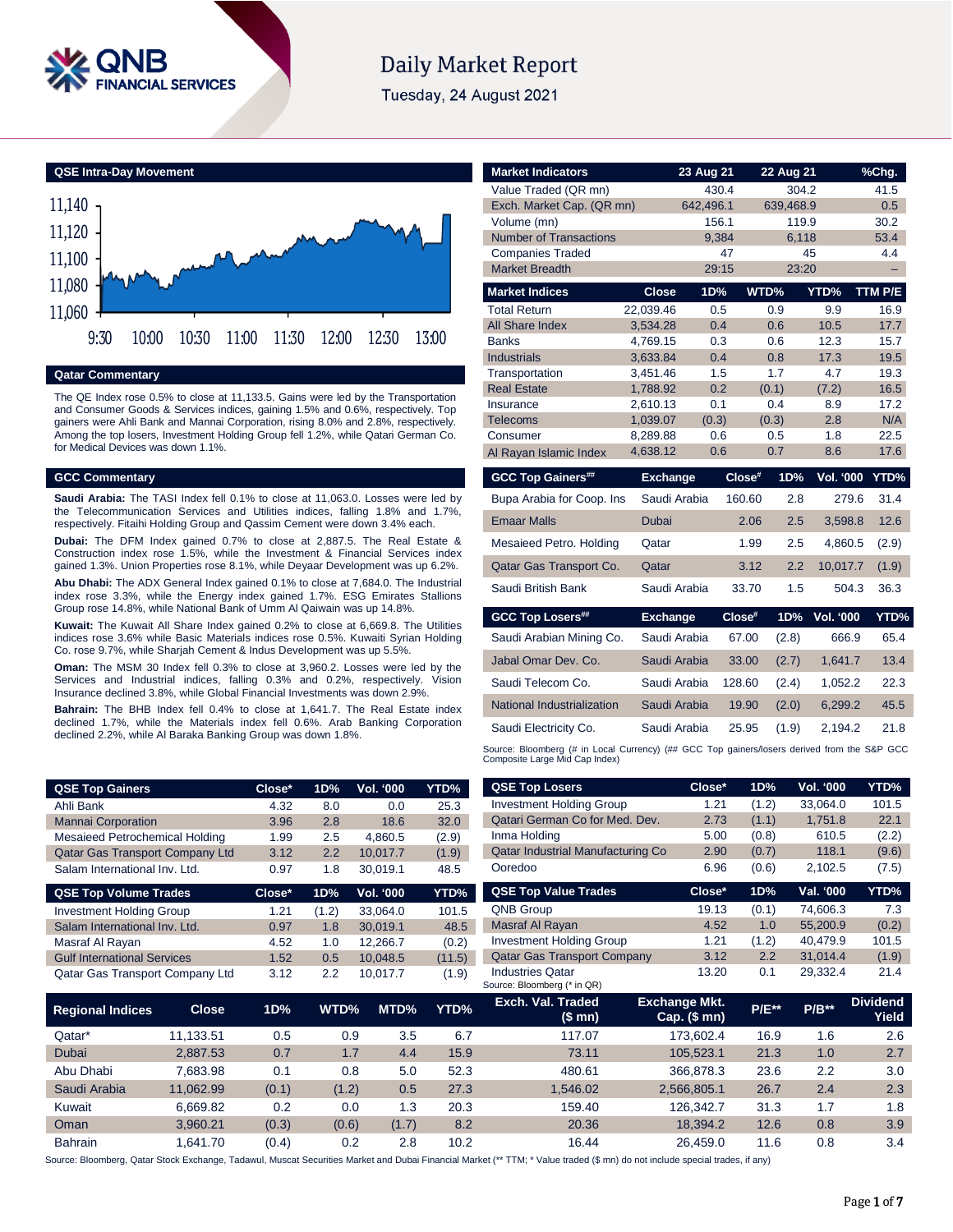# **Qatar Market Commentary**

- The QE Index rose 0.5% to close at 11,133.5. The Transportation and Consumer Goods & Services indices led the gains. The index rose on the back of buying support from Arab and foreign shareholders despite selling pressure from Qatari and GCC shareholders.
- Ahli Bank and Mannai Corporation were the top gainers, rising 8.0% and 2.8%, respectively. Among the top losers, Investment Holding Group fell 1.2%, while Qatari German Co for Med. Devices was down 1.1%.
- Volume of shares traded on Monday rose by 30.2% to 156.1mn from 119.9mn on Sunday. Further, as compared to the 30-day moving average of 149.9mn, volume for the day was 4.2% higher. Investment Holding Group and Salam International Inv. Ltd. were the most active stocks, contributing 21.2% and 19.2% to the total volume, respectively.

| <b>Overall Activity</b>        | Buy %*   | Sell %*  | Net (QR)         |
|--------------------------------|----------|----------|------------------|
| Qatari Individuals             | 32.24%   | 37.93%   | (24, 504, 419.5) |
| <b>Oatari Institutions</b>     | 17.97%   | 31.21%   | (56,991,179.4)   |
| Qatari                         | 50.21%   | 69.14%   | (81, 495, 598.9) |
| <b>GCC Individuals</b>         | 0.20%    | 0.47%    | (1, 151, 048.0)  |
| <b>GCC</b> Institutions        | 3.46%    | 5.60%    | (9,222,293.9)    |
| <b>GCC</b>                     | 3.66%    | 6.07%    | (10, 373, 341.9) |
| Arab Individuals               | 10.10%   | 9.00%    | 4,721,155.0      |
| <b>Arab Institutions</b>       | $0.00\%$ | $0.00\%$ |                  |
| Arab                           | 10.10%   | $9.00\%$ | 4,721,155.0      |
| <b>Foreigners Individuals</b>  | 3.46%    | 1.94%    | 6,545,428.3      |
| <b>Foreigners Institutions</b> | 32.57%   | 13.85%   | 80,602,357.4     |
| <b>Foreigners</b>              | 36.03%   | 15.79%   | 87, 147, 785. 7  |

Source: Qatar Stock Exchange (\*as a % of traded value)

# **Ratings, Earnings Releases and Global Economic Data**

### **Ratings Updates**

| Company                            | <b>Agency</b> | Market | Tvpe*           | <b>Old Rating</b> | <b>New Rating</b> | <b>Rating Change</b> | <b>Outlook</b> | <b>Outlook Change</b>    |
|------------------------------------|---------------|--------|-----------------|-------------------|-------------------|----------------------|----------------|--------------------------|
| <b>Emirates NBD</b><br><b>Bank</b> | Moody's       | JAE    | <b>BCA/ABCA</b> | Ba1/ba1           | Ba1/ba1           | -                    | Stable         | $\overline{\phantom{0}}$ |

Source: News reports, Bloomberg (\*BCA – Baseline Credit Assessment, ABCA – Adjusted Baseline Credit Assessment)

# **Earnings Releases**

| Company                             | Market <b>\</b> | <b>Currency</b> | Revenue (mn)<br>2Q2021 | % Change<br>YoY | <b>Operating Profit</b><br>(mn) 2Q2021 | % Change<br>YoY | <b>Net Profit</b><br>(mn) 2Q2021 | $\frac{9}{6}$<br><b>Change</b><br><b>YoY</b> |
|-------------------------------------|-----------------|-----------------|------------------------|-----------------|----------------------------------------|-----------------|----------------------------------|----------------------------------------------|
| Mohammed Hasan AlNagool<br>Sons Co. | Saudi Arabia    | SR              | 23.2                   | 23.6%           | 6.0                                    | 114.2%          | 4.0                              | 166.2%                                       |

Source: TASI

#### **Global Economic Data**

| <b>Date</b> | <b>Market</b> | <b>Source</b> | <b>Indicator</b>                     | Period | <b>Actual</b> | <b>Consensus</b>         | <b>Previous</b> |
|-------------|---------------|---------------|--------------------------------------|--------|---------------|--------------------------|-----------------|
| 08-23       | US            | Markit        | Markit US Manufacturing PMI          | Aug    | 61.2          | 62                       | 63.4            |
| 08-23       | <b>US</b>     | <b>Markit</b> | <b>Markit US Services PMI</b>        | Aug    | 55.2          | 59.2                     | 59.9            |
| 08-23       | US            | Markit        | Markit US Composite PMI              | Aug    | 55.4          | -                        | 59.9            |
| 08-23       | <b>UK</b>     | <b>Markit</b> | Markit UK PMI Manufacturing SA       | Aug    | 60.1          | 59.5                     | 60.4            |
| 08-23       | UK            | Markit        | Markit/CIPS UK Services PMI          | Aug    | 55.5          | 59.1                     | 59.6            |
| 08-23       | <b>UK</b>     | <b>Markit</b> | Markit/CIPS UK Composite PMI         | Aug    | 55.3          | 58.7                     | 59.2            |
| 08-23       | EU            | <b>Markit</b> | Markit Eurozone Manufacturing PMI    | Aug    | 61.5          | 62                       | 62.8            |
| 08-23       | EU            | <b>Markit</b> | <b>Markit Eurozone Services PMI</b>  | Aug    | 59.7          | 59.5                     | 59.8            |
| 08-23       | EU            | Markit        | Markit Eurozone Composite PMI        | Aug    | 59.5          | 59.6                     | 60.2            |
| 08-23       | Germany       | <b>Markit</b> | Markit/BME Germany Manufacturing PMI | Aug    | 62.7          | 65                       | 65.9            |
| 08-23       | Germany       | Markit        | <b>Markit Germany Services PMI</b>   | Aug    | 61.5          | 61                       | 61.8            |
| 08-23       | Germany       | <b>Markit</b> | Markit/BME Germany Composite PMI     | Aug    | 60.6          | 62                       | 62.4            |
| 08-23       | France        | Markit        | Markit France Manufacturing PMI      | Aug    | 57.3          | 57.2                     | 58              |
| 08-23       | France        | <b>Markit</b> | <b>Markit France Services PMI</b>    | Aug    | 56.4          | 56.3                     | 56.8            |
| 08-23       | France        | Markit        | Markit France Composite PMI          | Aug    | 55.9          | 56.1                     | 56.6            |
| 08-23       | Japan         | <b>Markit</b> | Jibun Bank Japan PMI Mfg             | Aug    | 52.4          | -                        | 53              |
| 08-23       | Japan         | Markit        | Jibun Bank Japan PMI Services        | Aug    | 43.5          | -                        | 47.4            |
| 08-23       | Japan         | <b>Markit</b> | Jibun Bank Japan PMI Composite       | Aug    | 45.9          | $\overline{\phantom{0}}$ | 48.8            |

Source: Bloomberg (s.a. = seasonally adjusted; n.s.a. = non-seasonally adjusted; w.d.a. = working day adjusted)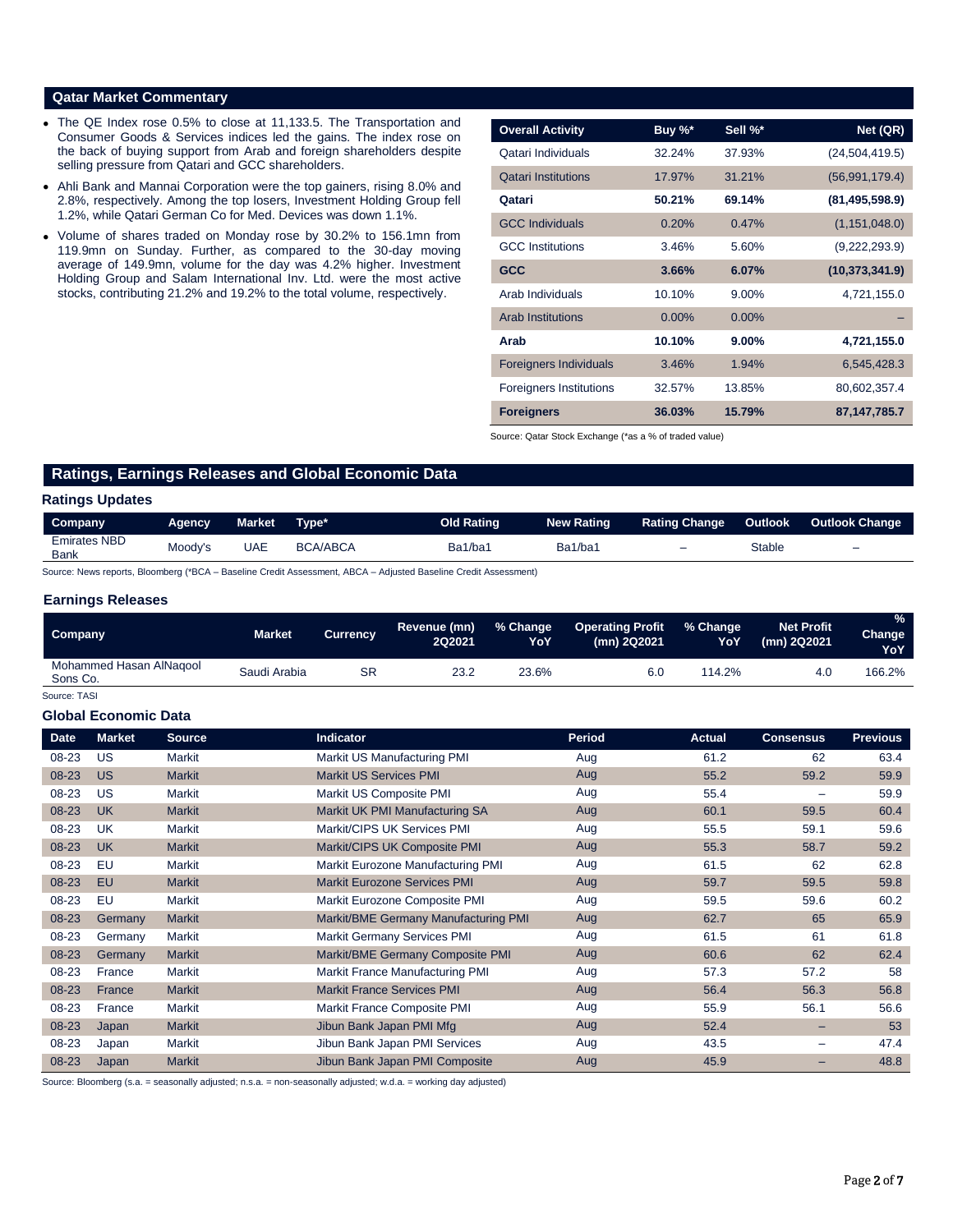# **News**

- **Qatar**
- **MARK announces the purchase of additional 5% stake in Al Rayan (UK) Ltd from Qatar Holding LLC –** Masraf Al Rayan (MARK) announced the purchase of additional 5% stake in Al Rayan (UK) Ltd from Qatar Holding LLC. This represents a purchase of 5,000,000 ordinary shares of GBP1 par value. As a result of the purchase, MARK' shareholding in Al Rayan (UK) Ltd has increased from 70% to 75%. Al Rayan (UK) Ltd holds 98.34% of Al Rayan Bank PLC. (QSE)
- **Qatar's corporate bonds get overwhelming response from global investors –** Qatar's corporate bonds have been receiving overwhelming response from the international investors, particularly in view of the intrinsic strength of the domestic economy. "The recent past issues have seen oversubscription in the order book, which proves to the point that these entities derive strength from a robust local economy, amidst the challenges of the Covid-19 pandemic," a market source told Gulf Times. Going by the trends of the corporate earnings (in the second quarter) and the revival in the nonhydrocarbon private sector, he said the corporate sector has been able to leverage on the underlying macro fundamentals of the (Qatari) economy. Qatar's robust fiscal buffers and reform programs have been viewed as positive by the global investors. Highlighting that Qatar's economy has weathered the pandemic and the plunge in oil prices relatively well; the US-based Institute of International Finance said it expects modest economic recovery in 2021 driven by strengthening oil and gas prices and a revival in domestic demand. "It (the oversubscription) reflects the general consensus that Doha is fast becoming an investment destination," the source said. (Gulf-Times.com)
- **ORDS expands offering for prepaid Hala customers –** Ooredoo (ORDS) has announced the launch of a new recharge option for its prepaid Hala customers, introducing them to the "power-packed" Hala 5G Recharge. Hala 5G Recharge offers an "all-in-one recharge, Endless Data, access to the incredible 5G network, great prices on out-of-bundle local and international voice call rates and free line validity", the company has said in a statement. The new recharge options are designed to fully protect each customer's balance from the additional costs incurred by any kind of out-of-bundle usage, coupled with the simplicity of being able to activate the desired Hala 5G recharge and obtain all the allowances and line validity they seek, the statement notes. (Gulf-Times.com)
- **Qatar, Japan to bolster relations at all levels; FM urges Japanese firms to invest in Qatar –** HE the Deputy Prime Minister and Minister of Foreign Affairs Sheikh Mohamed bin Abdulrahman Al-Thani met with Minister of Foreign Affairs of Japan Toshimitsu Motegi, and his accompanying delegation. During the meeting, bilateral cooperation relations between the two countries were reviewed. Following the meeting, HE Deputy Prime Minister and Minister of Foreign Affairs and Japanese foreign minister chaired the official opening session of the first strategic dialogue between the governments of Qatar and Japan, which was held at the headquarters of the Ministry of Foreign Affairs. The FM urged the Japanese side to encourage more Japanese companies to invest in Qatar in various fields, pointing in this regard to the appropriate investment environment and services provided by Qatar to investors. For his part, Motegi stressed that his country is linked to a comprehensive partnership with Qatar, and cooperation relations in various fields, especially in the energy sector. He praised the great development witnessed by bilateral relations, pointing to the signing during the visit of HH the Amir to Japan in January 2019, of several memoranda of cooperation in the fields

of economy, trade, transport, environment, legal affairs, culture and sports. He said that the steady supply of liquefied natural gas and oil from Qatar has been supportive of Japan's economic growth for many years, stressing that Qatar is a true friend of his country. (Gulf-Times.com, Qatar Tribune)

- **2021 edition of Qatar Trade Summit sets course for November 9-10 –** Nispana Innovative Platforms announced their flagship event – 3rd Annual Qatar Trade Summit under the support of Qatar Tourism, scheduled for November 9-10, 2021 in Doha, Qatar. The definitive event is a must attend for anyone interested in the domain of sea ports, airports, customs, supply chain and logistics, free zones, trade finance, technology and many more diverse subjects associated with trade with and within Qatar. This event is officially endorsed and supported by the Qatar Tourism and will be attended by the government, private and international trade sectors. Based on the theme "FACILITATING QATAR'S ECONOMIC SURGE BEYOND 2021", this summit will focus on exploring the complete global trade eco system in relevance to Qatar and the region. The surge can be attributed to Qatar's resilience and focus on improving international trade, increased activity of the free zones and facilitating state of the art commercial infrastructure. Qatar Trade Summit will offer interactive sessions designed to help organizations achieve Qatar's Vision 2030. This interactive event allows attendees to hear strategic keynotes, ask questions and engage with speakers and peers, learn best practices for creating better trade relationships all around the globe. (Zawya)
- **Qatar Tourism establishes partnership with Cruise Lines International Association –** Qatar Tourism entered a partnership with Cruise Lines International Association (CLIA) UK and Ireland to promote the destination in the region and with CLIA's wider community of cruise lines, travel agents and stakeholders. Qatar Tourism will be one of the headline sponsors of the CLIA Selling Cruise Day taking place in Southampton on November 4. It will subsequently sponsor the annual CLIA Cruise Forum in December this year. In a press statement, Berthold Trenkel from Qatar Tourism said: "This partnership is part of Qatar Tourism's ongoing strategy to diversify the tourism sector in Qatar, and attract new customer segments. Cruise is an important pillar of our tourism strategy – and we have signed a number of agreements already for the coming season – and Qatar made serious investments into cruise infrastructure such as the new cruise terminal that will be ready to welcome visitors for the FIFA World Cup 2022. (Gulf-Times.com)
- **Uruguay Lower House considers bill to ratify air services agreement with Qatar –** The Uruguayan Chamber of Deputies August 19 accepted for consideration Bill No. 152104, to ratify the air services agreement with Qatar, signed February 27, 2020. (Bloomberg)

# **International**

 **Georgieva: IMF's \$650bn reserves distribution is 'shot in arm' for global economy –** The IMF will distribute about \$650bn in new Special Drawing Rights to its members on Monday, providing a "significant shot in the arm" for global efforts to combat the COVID-19 pandemic, Managing Director Kristalina Georgieva said. The International Monetary Fund's largest-ever distribution of monetary reserves will provide additional liquidity for the global economy, supplementing member countries' foreign exchange reserves and reducing their reliance on more expensive domestic or external debt, Georgieva said in a statement. "The allocation is a significant shot in the arm for the world and, if used wisely, a unique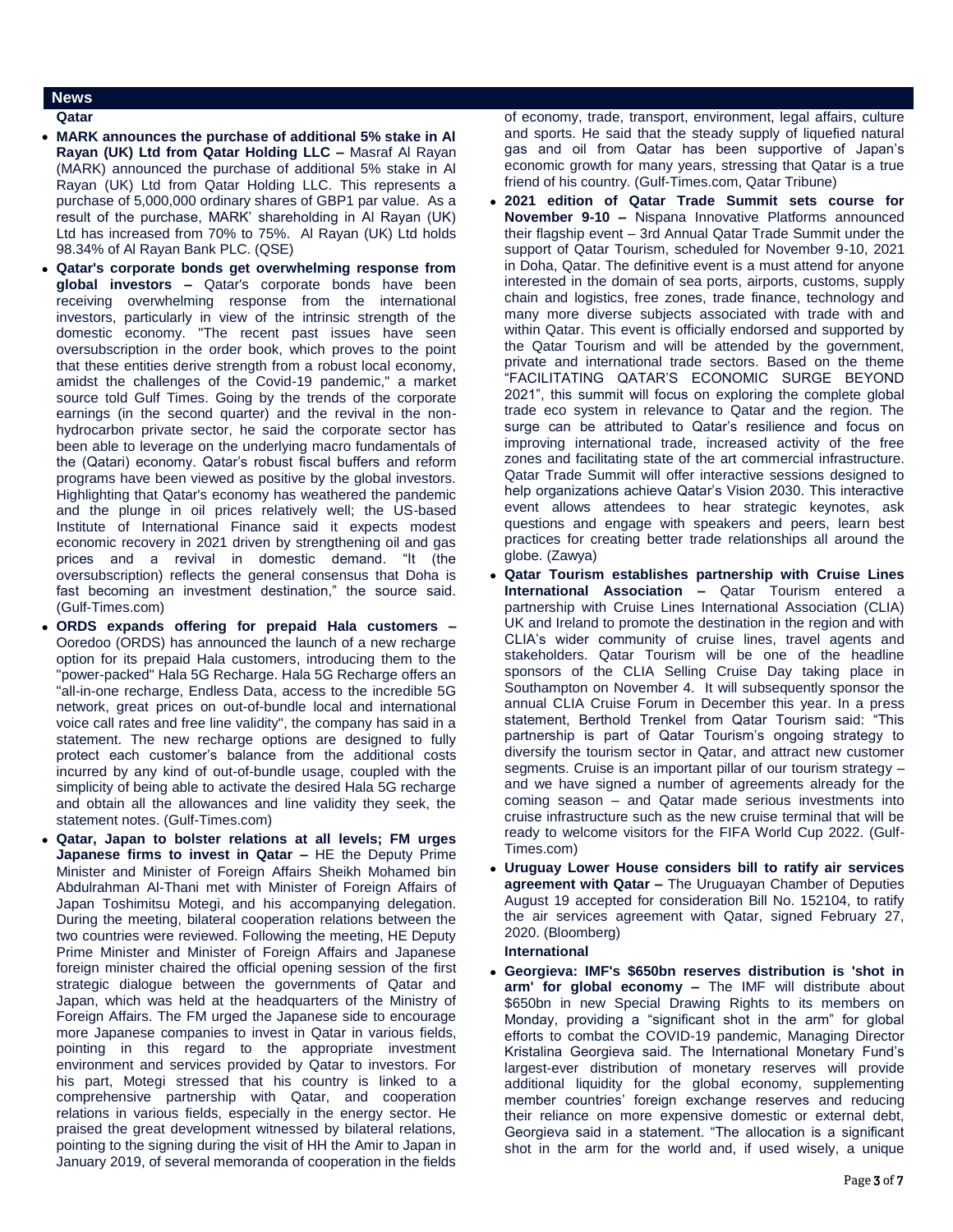opportunity to combat this unprecedented crisis," she said. The IMF underscored its concerns about diverging trends in the global economy and said the new SDR allocation would allow richer countries to help those hit hard by the pandemic, while improving the outlook for the global economy. Countries can use the SDR allocation to support their economies and step up their fight against the coronavirus crisis, but should not use the fiscal space to delay needed economic reforms or debt restructuring, the IMF said in separate guidance document. IMF member countries will receive SDRs – the fund's unit of exchange backed by Dollars, Euros, Yen, Sterling and Yuan – in proportion with their existing quota shareholdings in the fund. Georgieva said about \$275bn of the allocation will go to emerging market and developing countries, with some \$21bn to flow to low-income countries. (Reuters)

- **ELFA: US business borrowing for equipment rises 9% in July –** Borrowings by US companies for capital investments rose 9% in July from a year earlier, the Equipment Leasing and Finance Association (ELFA) said. The companies signed up for \$9.9bn in new loans, leases and lines of credit last month, up from \$9.1bn a year earlier. However, borrowings fell 5% from the previous month. "Despite supply chain disruptions in some sectors of the economy, signs of inflation, and the emergence of the Delta coronavirus, July new business volume in the equipment finance industry is strong," ELFA Chief Executive Officer Ralph Petta said in a statement. Petta also cited a pickup in consumer spending and slowing unemployment as reasons to be optimistic about equipment investment and industry performance for the second half of the year. Washington-based ELFA, which reports economic activity for the nearly \$1tn equipment finance sector, said credit approvals totaled 76.5%, down from 76.7% in June. ELFA's leasing and finance index measures the volume of commercial equipment financed in the US. (Reuters)
- **US existing home sales climb for second straight month in July –** US existing home sales increased for the second consecutive month in July as inventories improved moderately, while prices eased from the prior month's record level. Existing home sales increased 2.0% to a seasonally adjusted annual rate of 5.99mn units last month from June's upwardly revised pace of 5.87mn units, the National Association of Realtors said on Monday. Sales were unchanged in the Northeast, but increased in the Midwest, South and the West. Economists polled by Reuters had forecast sales would decline to a rate of 5.83mn units in July. Home resales, which account for the bulk of US home sales, increased 1.5% on a YoY basis. The median sales price slipped to \$359,900 from June's record level, but was still up 17.8% from the year-earlier period. Homebuilding fell more than expected in July amid supply constraints, the Commerce Department reported last week, as surging construction costs and home prices continued to constrain the housing market. There was, however, a rebound in building permits following three consecutive monthly declines. Demand for housing soared throughout the coronavirus pandemic. Since then, the combination of robust demand and record-low mortgage rates has far outpaced supply. This has also made it harder for potential homebuyers to enter the market. The sales rate increase suggests the drop-off in sales after a sharp run-up late in 2020 and early this year may have run its course. (Reuters)
- **IHS Markit survey: Delta variant, supply woes crimp business activity in August –** US business activity growth slowed for a third straight month in August as capacity constraints, supply shortages and the rapidly spreading Delta variant of the coronavirus weaken the momentum of the rebound from last year's pandemic-induced recession. Data firm

IHS Markit said its flash US Composite PMI Output Index, which tracks the manufacturing and services sectors, fell to 55.4 - the lowest since last December - from 59.9 in July. A reading above 50 indicates growth in the private sector. Shortages of raw materials and labor now appear to be holding back output as well as fanning inflation, according to the IHS Markit data. New order growth was the weakest so far this year, while employment grew at the slowest rate in more than a year. The IHS Markit survey's flash services sector PMI fell to a reading of 55.2 from 59.9 in July. Economists polled by Reuters had forecast a reading of 59.5 this month for the services sector, which accounts for more than two-thirds of US economic activity. The survey's flash manufacturing PMI slid to 61.2 in August from July's all-time high reading of 63.4. Economists had forecast the index for the sector, which accounts for 11.9% of the economy, would dip to 62.5. IHS Markit's measures of prices paid by services companies and manufacturers both rose, with factory input prices hitting another record high. (Reuters)

- **PMI: UK growth slows to six-month low as post-lockdown shortages bite –** Britain's post-lockdown economic rebound slowed sharply in August as companies struggled with unprecedented shortages of staff and materials, though strong inflation pressures cooled a bit, a survey showed on Monday. The IHS Markit/CIPS flash composite PMI dropped for the third month in a row, sinking to 55.3 from 59.2 in July, its lowest since February and a sharper fall than a median forecast of 58.4 in a Reuters poll of economists. The pace of growth was still slightly above the pre-pandemic average but IHS Markit said there were clear signs of the recovery losing momentum after a buoyant second quarter. "Despite COVID-19 containment measures easing to the lowest since the pandemic began, rising virus case numbers are deterring many forms of spending, notably by consumers, and have hit growth via worsening staff and supply shortages," Chris Williamson, chief business economist at IHS Markit, said. The equivalent PMI for the euro zone slowed much less, dropping to 59.5 from 60.2. (Reuters)
- **CBI: UK factories report worst shortage of stocks on record –** British manufacturers reported the worst stock shortages on record, caused in large part by a post-lockdown lack of components for the electronics industry and in plastics, according to a survey published. The Confederation of British Industry's index for stock adequacy fell to the lowest since the survey began in 1977, sinking to -14 from July's -11, the third record low in as many months. The survey also showed expectations for output price growth over the next three months remained close to June's nearly 30-year high, something the Bank of England will note after it said this month that it planned modest tightening of monetary policy. The CBI's index for industrial output growth in the three months to August slipped from a record high in July, easing back to +22 from +37. But orders edged up to +18 from +17. Economists polled by Reuters had expected a reading of +16 for orders. "Manufacturing activity remained strong this month, with total order books remaining firm and most sub-sectors reporting rising output," Alpesh Paleja, a CBI economist, said. "However, early signs from the data suggest that growth in activity may have peaked." The slowing of output growth was largely caused by the motor vehicles sub-sector which has been hit hard by a shortage of chips. (Reuters)
- **PMI: Eurozone business boom roared on in August –** Business activity in the Eurozone grew strongly this month, only dipping from July's two-decade high monthly pace, as a rapid COVID-19 vaccination drive allowed more firms to reopen and customers to venture out, a survey showed. Without ongoing supply chain disruptions, activity could have expanded faster, but fears new coronavirus strains may lead to renewed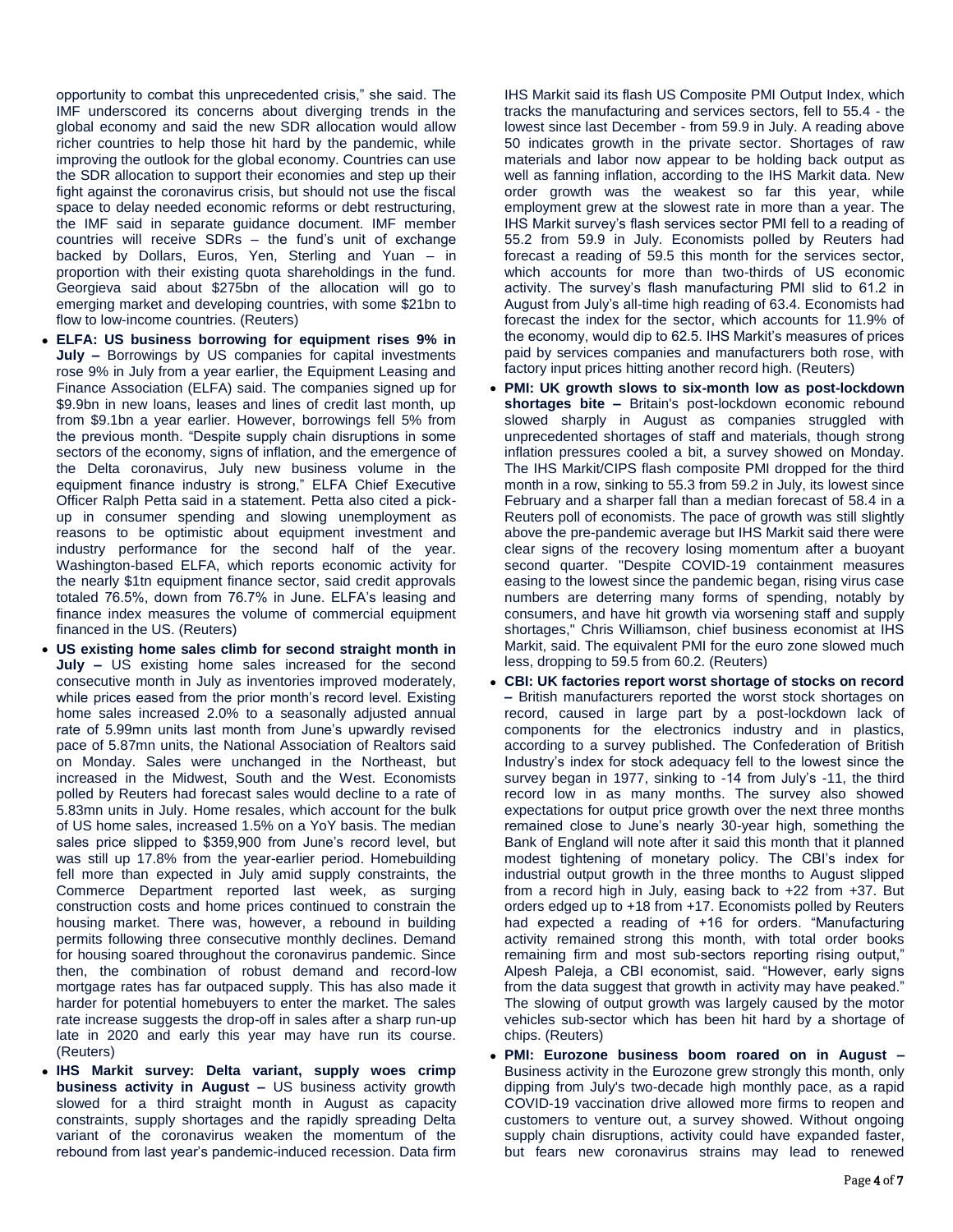restrictions continued to dent optimism. IHS Markit's Flash Composite Purchasing Managers' Index, seen as a guide to economic health, fell to 59.5 in August from 60.2 last month. It was ahead of the 50-mark separating growth from contraction but just shy of a Reuters poll estimate for 59.7. "The Eurozone economy is firing on all cylinders again as reopening has had the expected positive effect on growth. Concerns about the impact of the Delta variant and input shortages remain but have not derailed the rebound thus far," said Bert Colijn at ING. Both the services and manufacturing indices remained in growth territory in Germany, confirming Europe's biggest economy was on a recovery path, an earlier survey showed. Economic growth in Germany could miss projections this year and the resurgence of the pandemic may put unexpected strain on the economy in the autumn, the Bundesbank said in a monthly report on Monday. In France, the bloc's second-biggest economy, growth in business activity slowed compared to July but remained resilient, as problems with supplies of goods and COVID-19 health protocols impacted trade. But Britain's post-lockdown economic bounce-back slowed sharply as companies struggled with unprecedented shortages of staff and materials, although strong inflation pressures cooled. (Reuters)

# **Regional**

- **Emaar Economic seeks to boost KAEC housing units' affordability –** Emaar Economic City engages with multiple mortgage and financing companies to enhance the affordability of housing units in King Abdullah Economic City (KAEC) and boost profitability and cash flow generation. Company has invested about SAR18bn in equity and funding in the development of KAEC since inception. In the process of revising its long-term strategy to unlock value by attracting additional investment on strategic projects both by the company and the third-party developers. (Bloomberg)
- **UAE's ADNOC signs deals worth nearly AED3.67bn for FEED services –** The Abu Dhabi National Oil Company (ADNOC) has signed framework agreements for major projects with eight global engineering contractor's worth up to AED3.67bn. The state-owned oil giant, which pumps nearly all the oil in the UAE, said the agreements were signed for concept and front-end engineering design (FEED) services for major projects. The services contracted under the deal will primarily be carried out in the UAE and has the potential for 50% of its value to flow back into the economy under the oil company's incountry value program over the agreement term between 2021 and 2026, ADNOC said in a statement on Monday. (Zawya)
- **Moody's affirms Emirates NBD's long-term deposit ratings, changes outlook to stable –** Moody's Investors Service has today affirmed the A3 long-term foreign and local currency deposit ratings and A3 senior unsecured rating of Emirates NBD (ENBD), and (P)A3 backed senior unsecured MTN program foreign currency rating assigned to the funding vehicle EIB Sukuk Company Ltd. Moody's has also affirmed the ENBD's Baseline Credit Assessment (BCA) and Adjusted BCA at ba1. At the same time, the rating agency also changed the outlook on long-term bank deposit and senior unsecured ratings of ENBD to stable from negative. (Bloomberg)
- **China Three Gorges acquires Dubai renewables firm Alcazar –** State-owned China Three Gorges South Asia Investment Ltd, in consortium with other Chinese investors, has fully acquired Dubai-based wind and solar developer Alcazar Energy Partners, allowing the Asian country to gain a foothold in the Middle East and North African renewable energy markets. The companies did not disclose a value for the deal, but Bloomberg recently reported it could be about \$500mn. (Zawya)
- **ADIB launches new digital only bank for young people –** Abu Dhabi Islamic Bank (ADIB) has launched a digital only bank which it says is targeted at the country's digital-savvy youth population. Amwali, which means "my money" in Arabic, will aimed at young people aged eight to 18, and will be accessible via an app. The bank said Amwali is the first Islamic digital bank to be targeted at young people. Parents can set up an Amwali account on their child's behalf via the ADIB app, and then the young person will be able to access it on their own device through the Amwali app. (Zawya)
- **Oman signs land deal for green hydrogen project with India's ACME, report says –** Oman has signed a land reservation agreement for a green hydrogen and ammonia project that Indian company ACME aims to set up in the Special Economic Zone at Duqm, Oman's state news agency said on Twitter. The deal is part of a plan by Oman's Public Authority for Special Economic Zones and Free Zones to promote investment in clean energy by producing hydrogen and ammonia from renewable energy to boost its use, including in transport and industry, the agency said. (Reuters)
- **Oman sells OM40mn 182-day bills; bid-cover 3.13 –** Oman sold OM40mn of bills due Febuary 23, 2022. Investors offered to buy 3.13 times the amount of securities sold. The bills were sold at a price of 99.617, have a yield of 0.771% and will settle on August 25. (Bloomberg)
- **Bahrain Development Bank joins global network of SME Finance Forum –** Bahrain Development Bank (BDB) has joined the global members' network of the SME Finance Forum, an international organization that works to expand access to finance for small and medium enterprises (SMEs). The forum was established by the Global Partnership for Financial Inclusion in 2012 as a knowledge center for data, research and best practices in the field of SME finance. As an implementing partner for the GPFI, the International Finance Corporation was tasked with managing the initiative. (Zawya)
- **Report: 86% of Bahrain consumers switch to e-commerce –** About 86% of customers in Bahrain have become digital converts since the pandemic and want to keep buying everything online, said Sitecore, a global leader in digital experience management software, in a new report. The research, conducted by YouGov Mena, surveyed more than 650 IT decision-makers across 12 countries in the GCC, the Levant, and Egypt. Boosted by the stay-at-home economy of Covid-19, the Middle East's e-commerce market reached \$12.1bn in 2020, representing 53.8% YoY growth, according to a recent report by MarketLine. Electronics and retail accounted for \$5.2bn or 42.5% of the total market. (Zawya)
- **Sinnad joins Bahrain's Mastercard Fintech Express program –** Sinnad, a fully owned subsidiary of The Benefit Company has joined Mastercard's Fintech Express accelerator program in Bahrain in a partnership designed to unlock Fintech opportunities. Established in 2009, Sinnad – a wholly-owned subsidiary of The Benefit Company - provides fully developed third party card services to support banks and fintech innovators in Bahrain, the Gulf and the wider MEA region. Becoming a Mastercard Fintech Express partner will enable Sinnad to support smaller fintech actors in Bahrain as they seek to go live with their Mastercard issuing business in record time – a key enabler of market entry and expansion. The program supports digital payment innovators by making it simple to collaborate with Mastercard and its partners to launch new fintech products. (Zawya)
- **Bahrain sells BHD70mn 91-day bills; bid-cover 1.43 –** Bahrain sold BHD70mn of bills due November 24. Investors were offered to buy 1.43 times the amount of securities sold.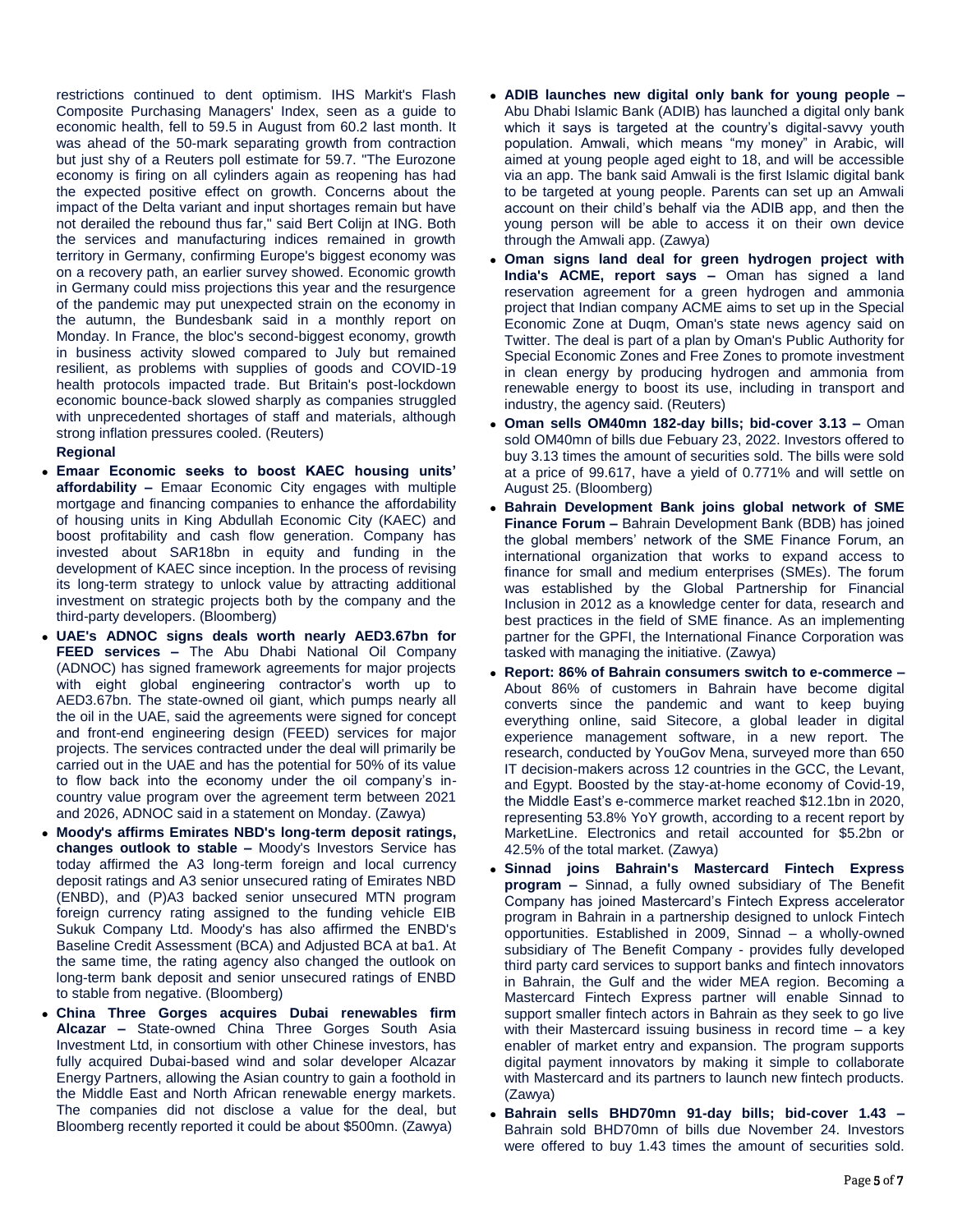The bills were sold at a price of 99.625, have a yield of 1.49% and will settle on August 25. (Bloomberg)